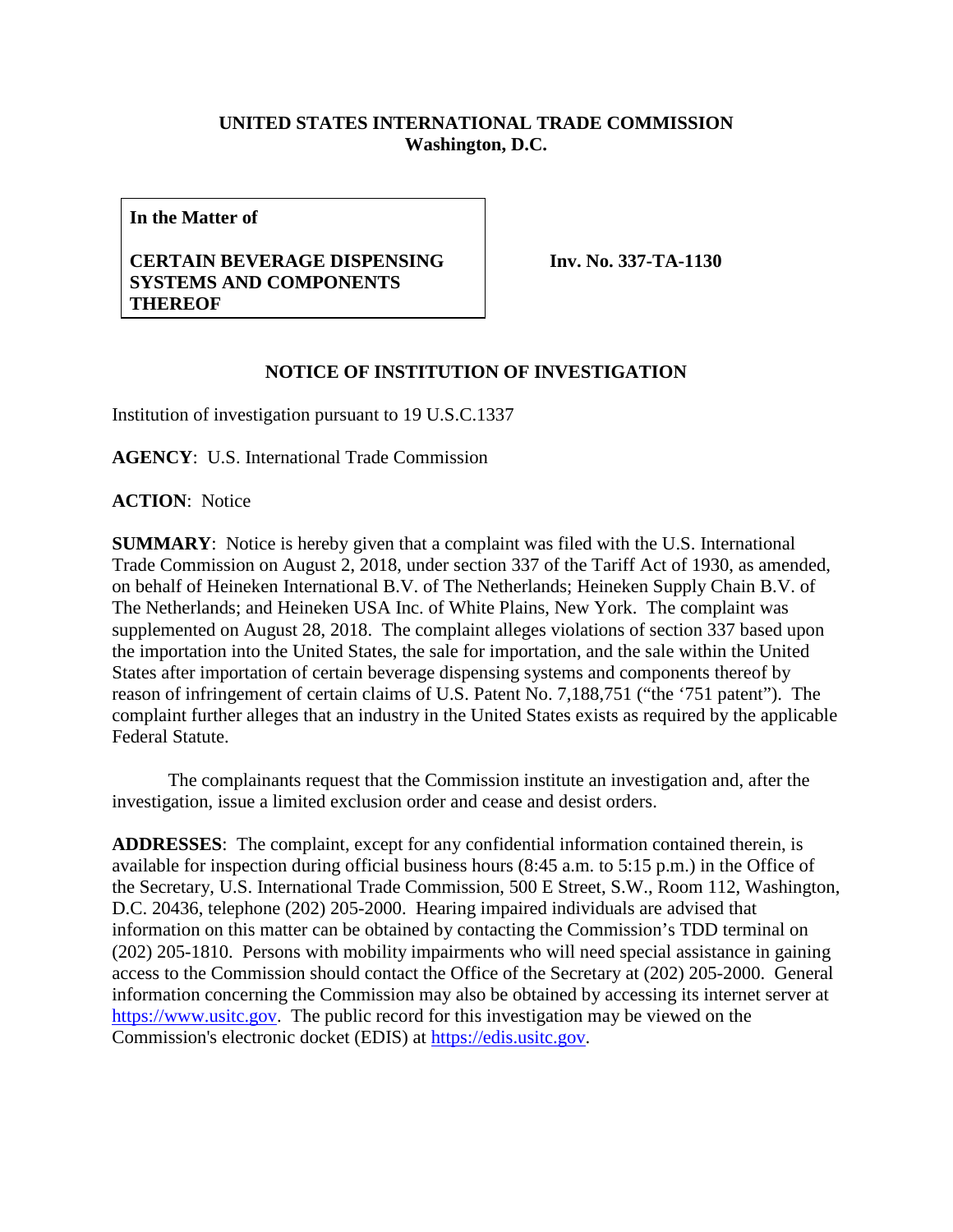**FOR FURTHER INFORMATION CONTACT**: Katherine Hiner, The Office of the Secretary, Docket Services, U.S. International Trade Commission, telephone (202) 205-1802.

## **SUPPLEMENTARY INFORMATION**:

**AUTHORITY**: The authority for institution of this investigation is contained in section 337 of the Tariff Act of 1930, as amended, 19 U.S.C. 1337, and in section 210.10 of the Commission's Rules of Practice and Procedure, 19 C.F.R. 210.10 (2018).

**SCOPE OF INVESTIGATION**: Having considered the complaint, the U.S. International Trade Commission, on August 29, 2018, **ORDERED THAT** –

(1) Pursuant to subsection (b) of section 337 of the Tariff Act of 1930, as amended, an investigation be instituted to determine whether there is a violation of subsection  $(a)(1)(B)$  of section 337 in the importation into the United States, the sale for importation, or the sale within the United States after importation of certain products identified in paragraph (2) by reason of infringement of one or more of claims 1-11 of the '751 patent; and whether an industry in the United States exists as required by subsection (a)(2) of section 337;

(2) Pursuant to section 210.10(b)(1) of the Commission's Rules of Practice and Procedure, 19 C.F.R. 210.10(b)(1), the plain language description of the accused products or category of accused products, which defines the scope of the investigation, is "drink dispensing systems that include a dispenser, a replaceable dispensing line, and a beverage container";

(3) For the purpose of the investigation so instituted, the following are hereby named as parties upon which this notice of investigation shall be served:

(a) The complainants are:

Heineken International B.V. Tweede Weteringplantsoen 21 1017 ZD Amsterdam, The Netherlands

Heineken Supply Chain B.V. Tweede Weteringplantsoen 21 1017 ZD Amsterdam, The Netherlands

Heineken USA Inc. 360 Hamilton Avenue, Suite 1103 White Plains, NY 10601

(b) The respondents are the following entities alleged to be in violation of section 337, and are the parties upon which the complaint is to be served: